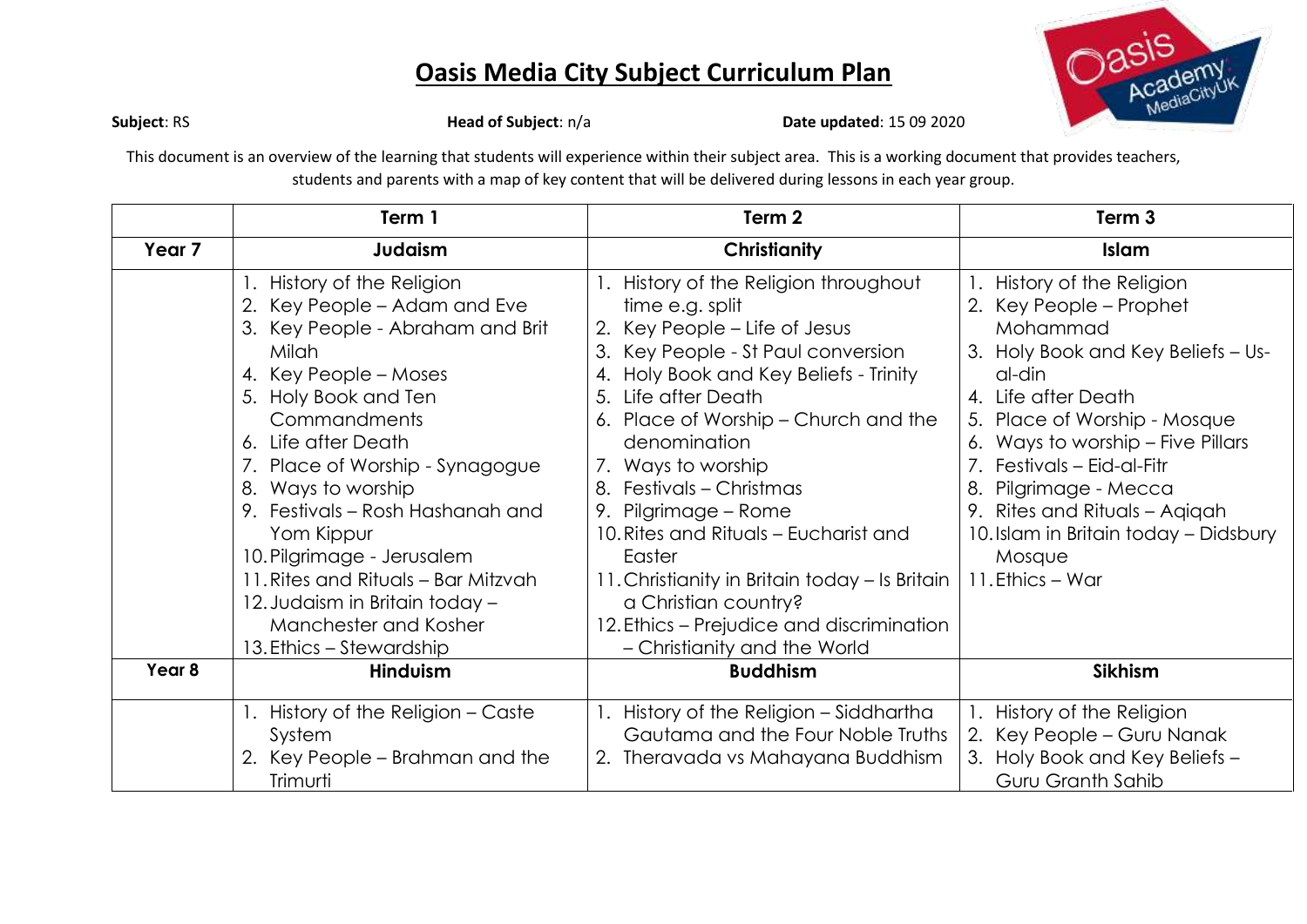

|        | 3. Holy Book and Key Symbols<br>4. Life after Death<br>5.<br>Place of Worship - Mandir<br>Ways to worship - Puja Plate<br>6.<br>7. Festivals - Diwali and Holi<br>Pilgrimage - Kumbh Mela<br>8.<br>9. Rites and Rituals - Namkaran<br>10. Hinduism in Britain today -<br>Hinduism and River Mersey?<br>11. Ethics – Gender Equality | 3. Holy Book and Key Beliefs -<br>Enlightenment and Eightfold Path<br>4. Life after Death - Wheel of life -<br>Relams of the afterlife<br>5. Rites and Rituals - Funeral<br>6. Place of Worship - Temple<br>7. Ways to worship – Meditation<br>Festivals – Wesak<br>8.<br>9. Pilgrimage – Bodh Gaya<br>10. Buddhism centre in Manchester City<br>Centre – Buddhism today<br>11. Ethics - Animal Rights | 4. Life after Death<br>5. Place of Worship - Gurdwara<br>6. Ways to worship - Karah<br>Parshad and Kirtan<br>7. Festivals - Vaisakhi<br>Pilgrimage – The Golden<br>8.<br>Temple<br>9. Rites and Rituals – The 5 Ks<br>10. Sikhism in Britain today -<br><b>Warrington Gurdwara</b><br>11. Ethics – Charity – 3 strands |
|--------|-------------------------------------------------------------------------------------------------------------------------------------------------------------------------------------------------------------------------------------------------------------------------------------------------------------------------------------|--------------------------------------------------------------------------------------------------------------------------------------------------------------------------------------------------------------------------------------------------------------------------------------------------------------------------------------------------------------------------------------------------------|------------------------------------------------------------------------------------------------------------------------------------------------------------------------------------------------------------------------------------------------------------------------------------------------------------------------|
| Year 9 | Should influential people who have                                                                                                                                                                                                                                                                                                  | <b>Religious Conflict</b>                                                                                                                                                                                                                                                                                                                                                                              | <b>Philosophy and Ethics</b>                                                                                                                                                                                                                                                                                           |
|        | religious beliefs be held accountable                                                                                                                                                                                                                                                                                               |                                                                                                                                                                                                                                                                                                                                                                                                        |                                                                                                                                                                                                                                                                                                                        |
|        | for how they treat those of differing                                                                                                                                                                                                                                                                                               |                                                                                                                                                                                                                                                                                                                                                                                                        |                                                                                                                                                                                                                                                                                                                        |
|        | religions?                                                                                                                                                                                                                                                                                                                          |                                                                                                                                                                                                                                                                                                                                                                                                        |                                                                                                                                                                                                                                                                                                                        |
|        | 1. Who inspires you? How might it                                                                                                                                                                                                                                                                                                   | 1. Difference between religious                                                                                                                                                                                                                                                                                                                                                                        | What is Philosophy?                                                                                                                                                                                                                                                                                                    |
|        | affect your life?                                                                                                                                                                                                                                                                                                                   | conflict and persecution                                                                                                                                                                                                                                                                                                                                                                               | 2.<br>Miracles and Revelations                                                                                                                                                                                                                                                                                         |
|        | Jesus – Was he a radical or<br>2.                                                                                                                                                                                                                                                                                                   | 2. Religious conflict in the news                                                                                                                                                                                                                                                                                                                                                                      | 3.<br>Tangible and intangible                                                                                                                                                                                                                                                                                          |
|        | peacemaker?                                                                                                                                                                                                                                                                                                                         | 3. Just war vs holy war                                                                                                                                                                                                                                                                                                                                                                                | Plato's Cave<br>$\overline{4}$ .                                                                                                                                                                                                                                                                                       |
|        | 3. Martin Luther King - How did MLK                                                                                                                                                                                                                                                                                                 | 4. Nuclear war                                                                                                                                                                                                                                                                                                                                                                                         | Aquinas - Causation argument                                                                                                                                                                                                                                                                                           |
|        | keep his faith in the face of                                                                                                                                                                                                                                                                                                       | Religious Persecution in Rome                                                                                                                                                                                                                                                                                                                                                                          | Design argument<br>6.                                                                                                                                                                                                                                                                                                  |
|        | discrimination?                                                                                                                                                                                                                                                                                                                     | 6. The Crusades - what is it?                                                                                                                                                                                                                                                                                                                                                                          | 7. What is ethics?                                                                                                                                                                                                                                                                                                     |
|        | 4. Martin Luther King - Why did MLK                                                                                                                                                                                                                                                                                                 | 7. The Crusades – Legacy and George                                                                                                                                                                                                                                                                                                                                                                    | 8. How should we live if God is                                                                                                                                                                                                                                                                                        |
|        | agree with pacifism?                                                                                                                                                                                                                                                                                                                | W. Bush                                                                                                                                                                                                                                                                                                                                                                                                | dead?                                                                                                                                                                                                                                                                                                                  |
|        | 5. How did Malcolm X's religion                                                                                                                                                                                                                                                                                                     | 8. Spanish Conquest                                                                                                                                                                                                                                                                                                                                                                                    | 9. Are goodness and pleasure the                                                                                                                                                                                                                                                                                       |
|        | influence his feelings towards                                                                                                                                                                                                                                                                                                      | 9. Northern Ireland - What is it?                                                                                                                                                                                                                                                                                                                                                                      | same?                                                                                                                                                                                                                                                                                                                  |
|        | discrimination?                                                                                                                                                                                                                                                                                                                     | 10. Northern Ireland – consequences                                                                                                                                                                                                                                                                                                                                                                    | 10. Trolley Problem - The Good                                                                                                                                                                                                                                                                                         |
|        | 6. Malcolm $X - Is$ it right to use                                                                                                                                                                                                                                                                                                 | 11. Arab/Israeli conflict - explain why                                                                                                                                                                                                                                                                                                                                                                | Place                                                                                                                                                                                                                                                                                                                  |
|        |                                                                                                                                                                                                                                                                                                                                     |                                                                                                                                                                                                                                                                                                                                                                                                        |                                                                                                                                                                                                                                                                                                                        |
|        | violence to gain equality?                                                                                                                                                                                                                                                                                                          | Jerusalem is holy but divided?                                                                                                                                                                                                                                                                                                                                                                         | 11. Problem of Evil                                                                                                                                                                                                                                                                                                    |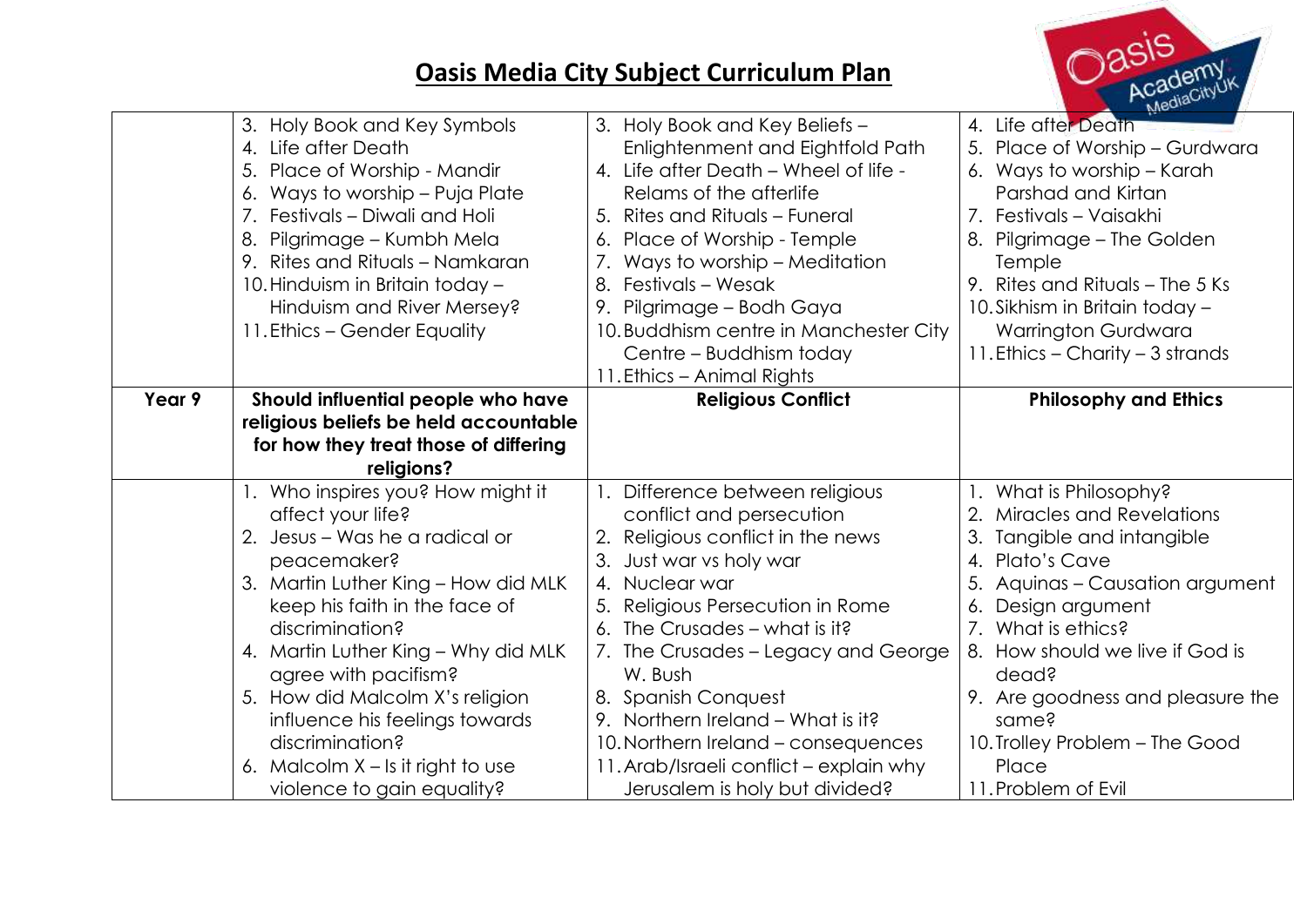

|         | 7. How did Gandhi's faith push him<br>towards wanting independence?<br>8. Gandhi - How can religion and<br>protests go together?<br>9. Mother Teresa - 'If you can't feed<br>one hundred people, then feed<br>just one' is it right to live your life<br>this way?<br>10. How did Mother Teresa treat<br>those who were not Christian?<br>11. Can people be influential without<br>a religion?<br>12. Phillip Pullman – Is it appropriate<br>to public show your opinion<br>against religions? |                                                                                                                                                        | 12. Religious persecution today - China<br>and North Korea                                                                                            |                                                                                                                                                  | Ma <sub>n</sub><br>12. Are animals as important as<br>humans?                                                                                          |                                                                                                          |
|---------|------------------------------------------------------------------------------------------------------------------------------------------------------------------------------------------------------------------------------------------------------------------------------------------------------------------------------------------------------------------------------------------------------------------------------------------------------------------------------------------------|--------------------------------------------------------------------------------------------------------------------------------------------------------|-------------------------------------------------------------------------------------------------------------------------------------------------------|--------------------------------------------------------------------------------------------------------------------------------------------------|--------------------------------------------------------------------------------------------------------------------------------------------------------|----------------------------------------------------------------------------------------------------------|
| Year 10 | Christianity beliefs<br>(7 weeks)                                                                                                                                                                                                                                                                                                                                                                                                                                                              | Christianity<br>Practices (7<br>weeks)                                                                                                                 | Theme A<br>(6 weeks)                                                                                                                                  | Theme B<br>(6 weeks)                                                                                                                             | <b>Islamic Beliefs</b><br>$(6 \text{ weeks})$                                                                                                          | Islamic<br>practices<br>(7 weeks)                                                                        |
|         | <b>History</b><br>Denominations<br>2.<br>Nature of God<br>3.<br>4. Evil and<br>Suffering<br>5. 12 mark<br>introduction<br>6. The Trinity<br>7. Creation -<br>Genesis 1                                                                                                                                                                                                                                                                                                                         | 1. Types of<br>worship -<br>liturgical<br>2. Types of<br>worship $-$<br>non-liturgical<br>and private<br>12 marker<br>3.<br>4. Prayer<br>5. Sacraments | Human<br>sexuality<br>Sexual<br>2.<br>relationships<br>before and<br>outside<br>marriage.<br>Contraception<br>3.<br>Homosexual<br>4.<br>relationships | Origins of the<br>universe $-$<br>Religious<br>Origins of the<br>2.<br>universe $-$<br>scientific<br>3. Value of the<br>world $-$<br>stewardship | 1. History<br>Denominations<br>2.<br>3. Tawhid<br>(Oneness of<br>God)<br>4. Key beliefs (six<br>articles and<br>five roots)<br>5. The nature of<br>God | <b>Five Pillars</b><br>2.<br>Ten<br>Obligatory<br>Acts<br>3. Shadahah<br>4. Salah<br>(Wudu)<br>and times |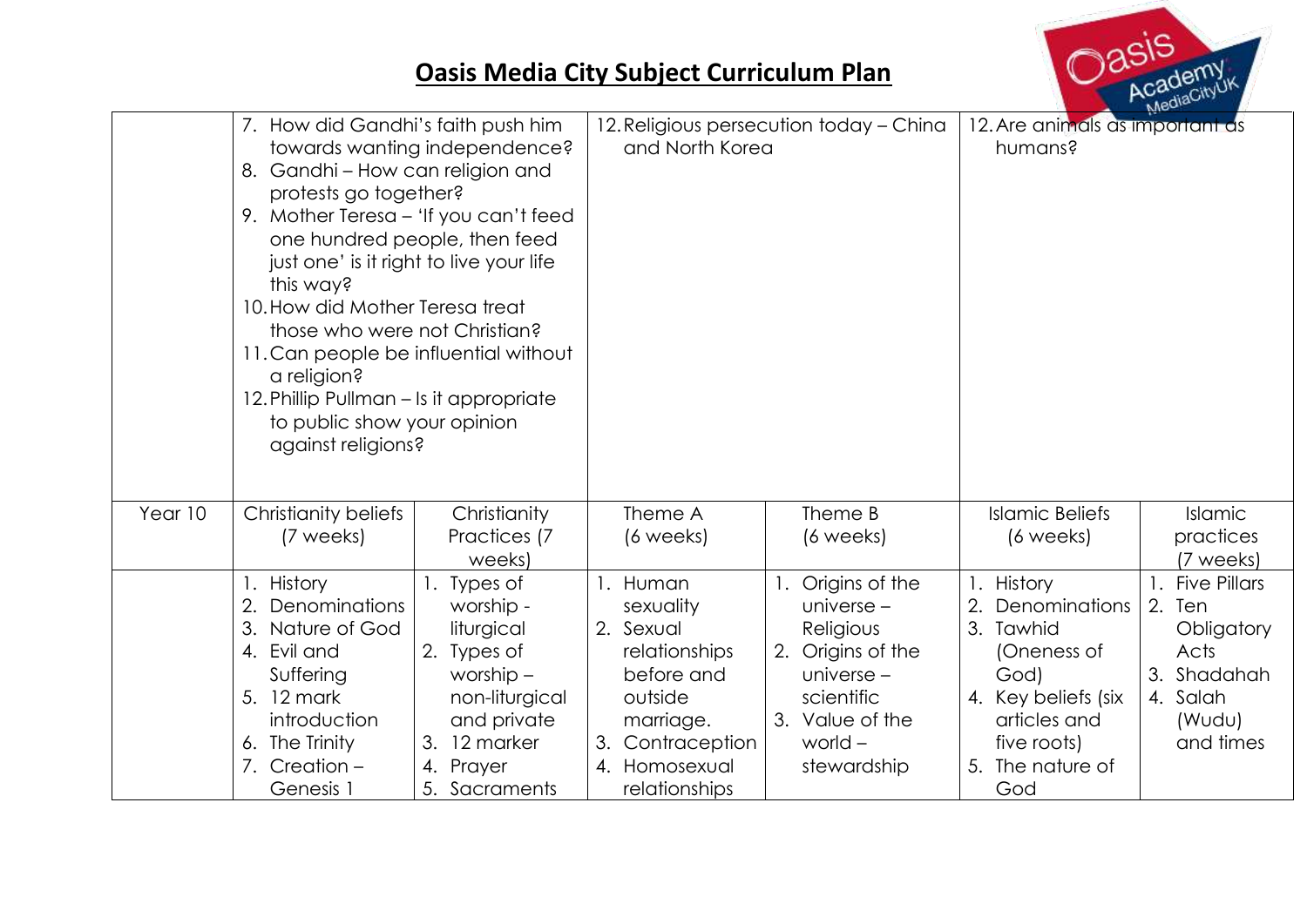$\sim$  asis

| $785 -$<br>Academy<br><b>Oasis Media City Subject Curriculum Plan</b><br>MediaCityUK                                                                                                                                                                                                                                           |                                                                                                                                                                                                                                                                                                                                                                                                              |                                                                                                                                                                                                                                                                                                                                                                                                                  |                                                                                                                                                                                                                                                                                                                                                                                                                                                                                                                                    |                                                                                                                                                                                                                                                                                                   |                                                                                                                                                                                                                                                                                                                                                                      |  |  |
|--------------------------------------------------------------------------------------------------------------------------------------------------------------------------------------------------------------------------------------------------------------------------------------------------------------------------------|--------------------------------------------------------------------------------------------------------------------------------------------------------------------------------------------------------------------------------------------------------------------------------------------------------------------------------------------------------------------------------------------------------------|------------------------------------------------------------------------------------------------------------------------------------------------------------------------------------------------------------------------------------------------------------------------------------------------------------------------------------------------------------------------------------------------------------------|------------------------------------------------------------------------------------------------------------------------------------------------------------------------------------------------------------------------------------------------------------------------------------------------------------------------------------------------------------------------------------------------------------------------------------------------------------------------------------------------------------------------------------|---------------------------------------------------------------------------------------------------------------------------------------------------------------------------------------------------------------------------------------------------------------------------------------------------|----------------------------------------------------------------------------------------------------------------------------------------------------------------------------------------------------------------------------------------------------------------------------------------------------------------------------------------------------------------------|--|--|
| 8. Creation -<br>John 1<br>9. Incarnation<br>10. Crucifixion<br>11. Resurrection<br>and Ascension<br>12. Life after<br>death<br>13. Day of<br>Judgment<br>14.12 marker<br>$15.$ Sin<br>16.Salvation<br>through law<br>17.Salvation<br>through grace<br>and spirit<br>18. Atonement<br>19. Assessment<br>20. Extra<br>21. Extra | 6. Baptism<br>7.<br>Eucharist<br>8.<br>Pilgrimage<br>9. Christmas<br>10. Easter<br>11. Church in<br>local<br>community -<br>street pastors<br>12. Church in<br>local<br>community –<br>food banks<br>13. Mission and<br>evangelism<br>14. Church<br>growth<br>15. Reconciliation<br>16. Christian<br>persecution<br>17. Churches<br>response to<br>world poverty<br>18. Assessment<br>19. Extra<br>20. Extra | 5. Marriage -<br>Nature and<br>purpose<br>6. Same-sex<br>marriage and<br>cohabitation<br>Divorce and<br>remarriage<br>8. Religious views<br>on divorce<br>9. Nature of<br>families<br>10. Purpose of<br>families<br>11. Contemporary<br>family – same-<br>sex parents,<br>polygamy<br>12. Roles of men<br>and women<br>13. Gender<br>equality<br>14. Gender<br>prejudice and<br>discrimination<br>15. Assessment | 4. Use and abuse<br>of the<br>$environment -$<br>natural<br>resources,<br>pollution<br>5. Use and abuse<br>of animals -<br>animal<br>experimentation<br>6. Use of animals<br>for food<br>7. Origins of life $-$<br>religious and<br>evolution<br>8. Sanctity of life<br>and quality of<br>life<br>9. Abortion -<br>situations<br>10. Religious view of<br>abortion<br>11. Euthanasia -<br>situations<br>12. Religious view of<br>euthanasia<br>13. Life after death<br>14. Religious view of<br>life after death<br>15. Assessment | 6. Angels<br>7. Predestination<br>8. Akhirah<br>9. Day of<br>Judgement<br>10. Risalah<br>(Prophethood)<br>and Adam<br>11.Ibrahim<br>12. Muhammad<br>13. The Imamate<br>14. Holy Books -<br>Qu'ran<br>15. Holy Books -<br>Torah, Psalms,<br>Gospels and<br>Scrolls of<br>Abraham<br>16. Assessment | 5. Salah -<br>Where and<br>how<br>6. $Sawm -$<br>Origins<br>(Night of<br>Power)<br>7. $Sawm -$<br><b>Benefits</b><br>and<br>exceptions<br>8. Zakah<br>9. Hajj $-$<br>origins and<br>significance<br>10. Hajj – How<br>is it<br>performed?<br>11. Jihad<br>12. Festival Eid-<br>ul-Fitr<br>13. Festival Eid-<br>ul-Adha<br>14. Festival -<br>Ashura<br>15. Assessment |  |  |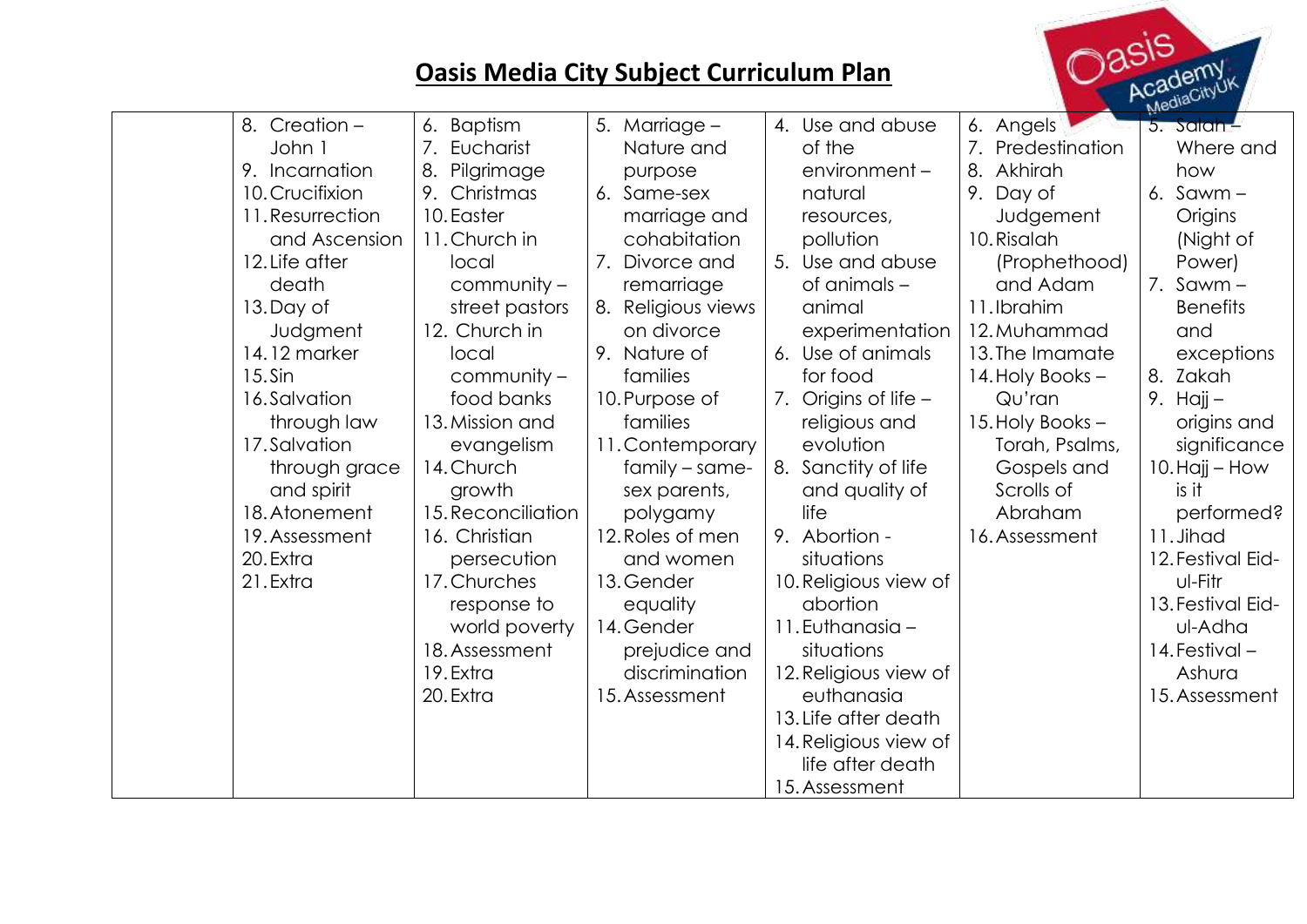

| Year 11 | Theme D              | Christianity    | Theme A and E    | <b>Islam Revision</b> | Themes B and D      | <b>Exams!</b> |
|---------|----------------------|-----------------|------------------|-----------------------|---------------------|---------------|
|         | (7 weeks)            | Revision (7     | Revision         | (6 weeks)             | Revision            |               |
|         |                      | weeks)          | (6 weeks)        |                       | (6 weeks)           |               |
|         | Introduction         | $9$ beliefs $-$ | 9 lessons on     | 9 beliefs -           | 9 lessons on        |               |
|         | lesson and           | 1. Nature of    | Theme A          | 1. Tawhid             | Theme B             |               |
|         | peace and            | God             | 1. Sexuality and | 2. Key beliefs (six   | 1. Origins of the   |               |
|         | justice              | 2. Problem of   | religious views  | roots)                | world               |               |
|         | Forgiveness<br>2.    | Evil            | 2. Contraception | 3. Nature of Allah    | 2. Stewardship      |               |
|         | Reconciliation<br>3. | 3. The Trinity  | and family       | 4. Angels             | 3. Use and abuse    |               |
|         | Exam skills<br>4.    | 4. Creation     | planning         | 5. Akhirah            | of the              |               |
|         | 5. Religious         | 5. Incarnation  | 3. Marriage      | 6. Risalah            | environment         |               |
|         | beliefs about        | 6. Crucifixion  | 4. Same-sex      | 7. Muhammad           | 4. Use and abuse    |               |
|         | $violet -$           | and             | marriage and     | 8. Holy Books         | of animals          |               |
|         | Violent protest      | resurrection    | cohabitation     | 9. Extra              | 5. Sanctity of life |               |
|         | 6. Pacifism          | 7. Life after   | 5. Divorce       |                       | 6. Abortion         |               |
|         | Exam skills<br>7.    | death           | 6. Purpose of    | <b>9</b> practices    | 7. Euthanasia       |               |
|         | 8. Terrorism         | 8. Sin and      | families         | 10. Five Pillars      | 8. Life after       |               |
|         | 9. Reasons for       | Salvation       | 7. Contemporary  | 11.Salah              | death               |               |
|         | war                  | 9. Extra        | families         | 12.Sawm               | 9. Extra            |               |
|         | 10. Exam skills      |                 | 8. Gender        | 13.Zakah              |                     |               |
|         | 11. Cause of war     | 9 practices -   | equality         | 14. Hajj              |                     |               |
|         | and violence         | 10. Types of    | 9. Exam skills   | 15. Jihad             | 9 lessons on        |               |
|         | 12. Religious        | worship         |                  | 16. Eid ul-Fitr       | Theme D             |               |
|         | attitudes to         | 11. Prayer      | 9 lessons on     | 17. Eid ul-Adha       | 10. Forgiveness     |               |
|         | war and              | 12. Sacraments  | Theme E          | 18. Extra             | 11. Reconciliation  |               |
|         | peace                | 13. Baptism     | 1. Cause of      |                       | 12. Pacifism        |               |
|         | 13. Christianity -   | 14. Eucharist   | crimes           |                       | 13. Terrorism       |               |
|         | Holy War and         | 15. Pilgrimage  | 2. Good vs evil  |                       | 14. Cause of war    |               |
|         | 14. Exam skills      | 16. Festivals   | 3. Aims of       |                       |                     |               |
|         |                      |                 | punishment       |                       |                     |               |